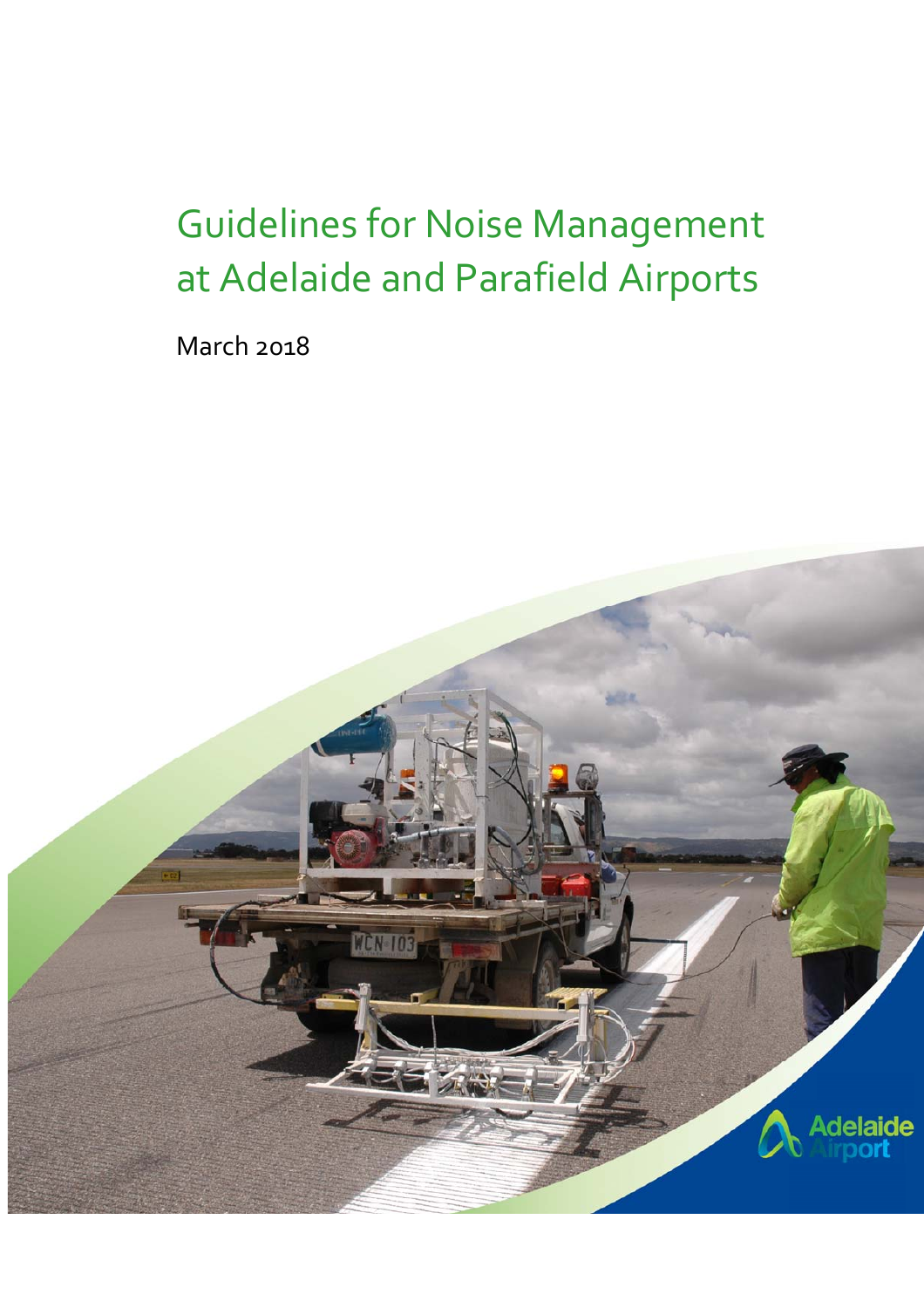### What is the issue with noise?

Adelaide and Parafield Airport's close proximity to residents means that everyone operating on the airport has a critical role to play in minimising noise impacts from ground based activities, especially during night time hours.

#### What are the major sources of noise?

Noise at Adelaide and Parafield Airports is categorised as either ground‐based or aircraft‐ related. Aircraft‐related noise from taxiing, taking off and landing is regulated by the Commonwealth through the *Air Navigation (Aircraft Noise) Regulations 1994* and is not covered in this guideline. The major contributors to ground‐based noise include:

- Aircraft ground‐running (engine testing)
- Parked aircraft with operating engines
- Operation of an auxiliary power unit of an aircraft
- Freight operations
- Ground vehicles
- Plant and equipment
- Construction activities



#### What are my responsibilities as a tenant or contractor?

Tenants and contractors are to ensure that they take all practicable and reasonable steps to limit any noise impact on neighbours from their activities. Noise can be reduced by:

- Shielding, enclosing, and muffling equipment
- Equipment retrofits
- Substituting equipment for a less noisy option (eg. quackers in lieu of reversing beepers on forklifts)
- Regularly servicing equipment to ensure good operating order
- Only using equipment that is necessary to get the job completed
- Avoiding or limiting the use of public address systems, extension telephone bells or radios, particularly during night time hours
- Amending operational times where practicable
- Staff awareness training.

The *Airports (Environmental Protection) Regulations 1997* define acceptable noise levels at different times of the day. Acceptable noise emission levels are lower between the hours of 10:00pm and 6:00am than for other times of the day.

Aircraft undertaking ground running activities need to refer to Adelaide Airport and Parafield Airport Ground Running Policy which provides information on where and when ground running can be undertaken.

Ground based noise emissions from day to day operations are controlled through the implementation of Environment Management Plans (EMPs). AAL and PAL monitor the implementation of EMPs and are responsible for following up on noise complaints. Regular boundary noise monitoring is also undertaken at each airport.

Noise emissions from construction activities are controlled through Construction Environmental Management Plans and are monitored through a program of regular site inspections. When particularly noisy activities are being undertaken, it is appropriate to inform neighbours (e.g. residents, tenants) in advance.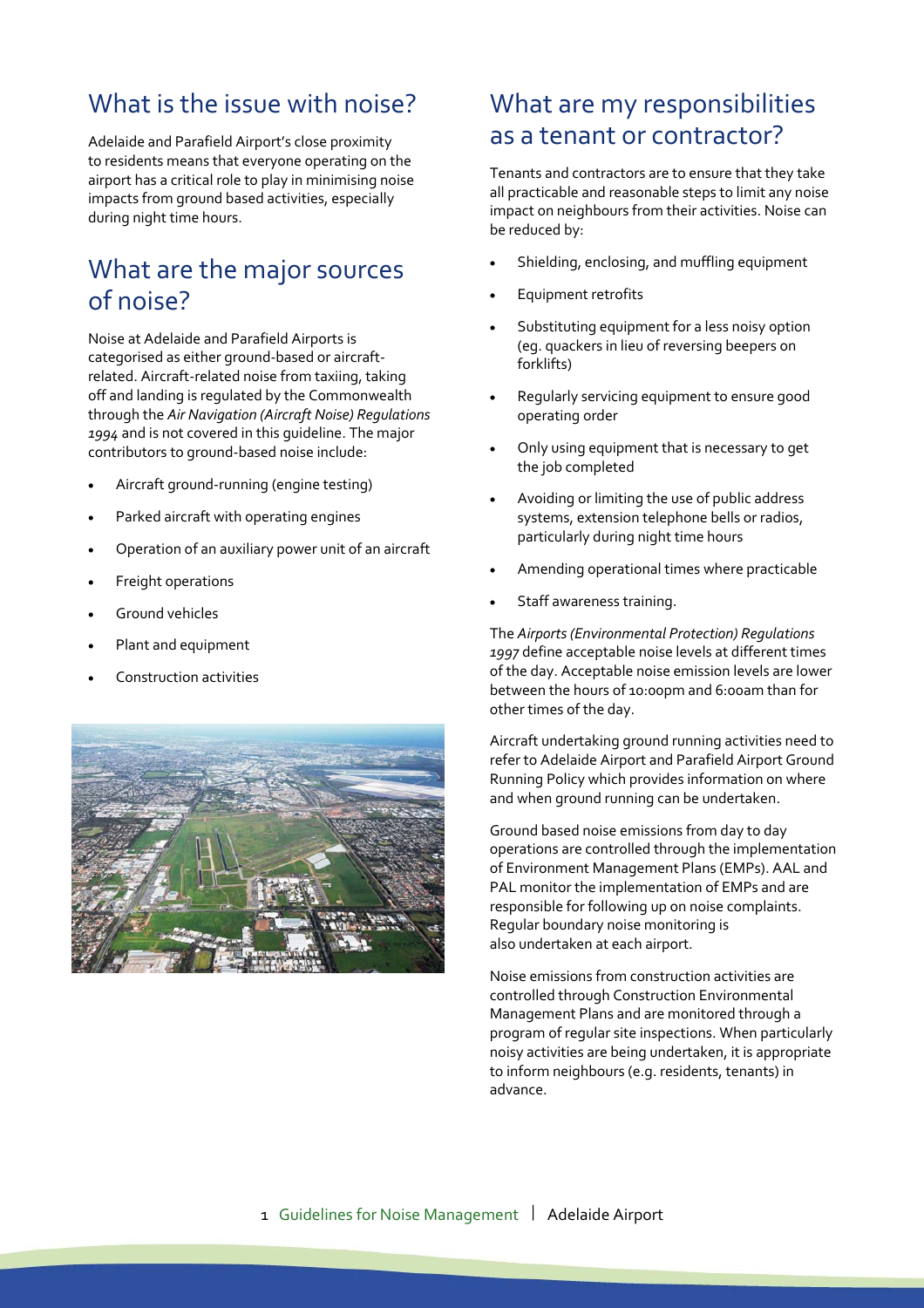#### What about aircraft noise?

A curfew for regular passenger transport is in place at Adelaide Airport between 11:00pm and 6:00am. The *Adelaide Airport Curfew Act 2000* details a limited number of flights that are permitted to operate during this time including Royal Flying Doctor Service, freight aircraft and helicopter operations.

Parafield Airport is open 24 hours per day 365 days of the year. A voluntary agreement is in place limiting circuit training times. These times are published in the *Parafield Airport Community Information* brochure found at www.parafieldairport.com.au.

Aircraft noise complaints associated with aircraft taxiing, taking off, landing and overflights are handled by AirServices Australia via the Noise Complaints and Information Service which can be reached on 1800 802 584 (free call). Further information can be found on the AirServices Australia website www.airservicesaustralia.com.

An Aircraft Noise Ombudsmen provides independent oversight of how AirServices Australia deals with aircraft‐related noise complaints and enquiries. More information can be found at www.ano.gov.au.



## Case study

#### **Examples of noise management at Adelaide Airport**

The runway resurfacing project completed by AAL in 2011 is perhaps one of the best examples of noise management at Adelaide Airport. All of the work in the six‐month period of the project had to be carried out during the hours of 11:00pm and 6:00am. In addition to consultation with the local community, AAL took extra measures to minimise noise disruption to nearby residents. These included:

- Constructing a temporary asphalt batching plant to reduce heavy vehicle traffic in and out of the Airport during the night operations
- Erecting a 3 metre high concrete wall as a sound barrier around plant
- Conducting noise modelling and monitoring
- Designing the batching plant to minimise the need for vehicles to reverse and therefore limiting the use of beepers.
- No noise complaints were received from nearby residents for the duration of the project.

#### Further information

- Adelaide Airport Ground Running Policy
- Parafield Airport Ground Running Policy
- Parafield Airport Community Information Brochure
- *Adelaide Airport Curfew Act 2000*
- *Airports Act 1996*
- *Airports (Environmental Protection) Regulations 1997*
- *Air Navigation (Aircraft Noise) Regulations 1994.*